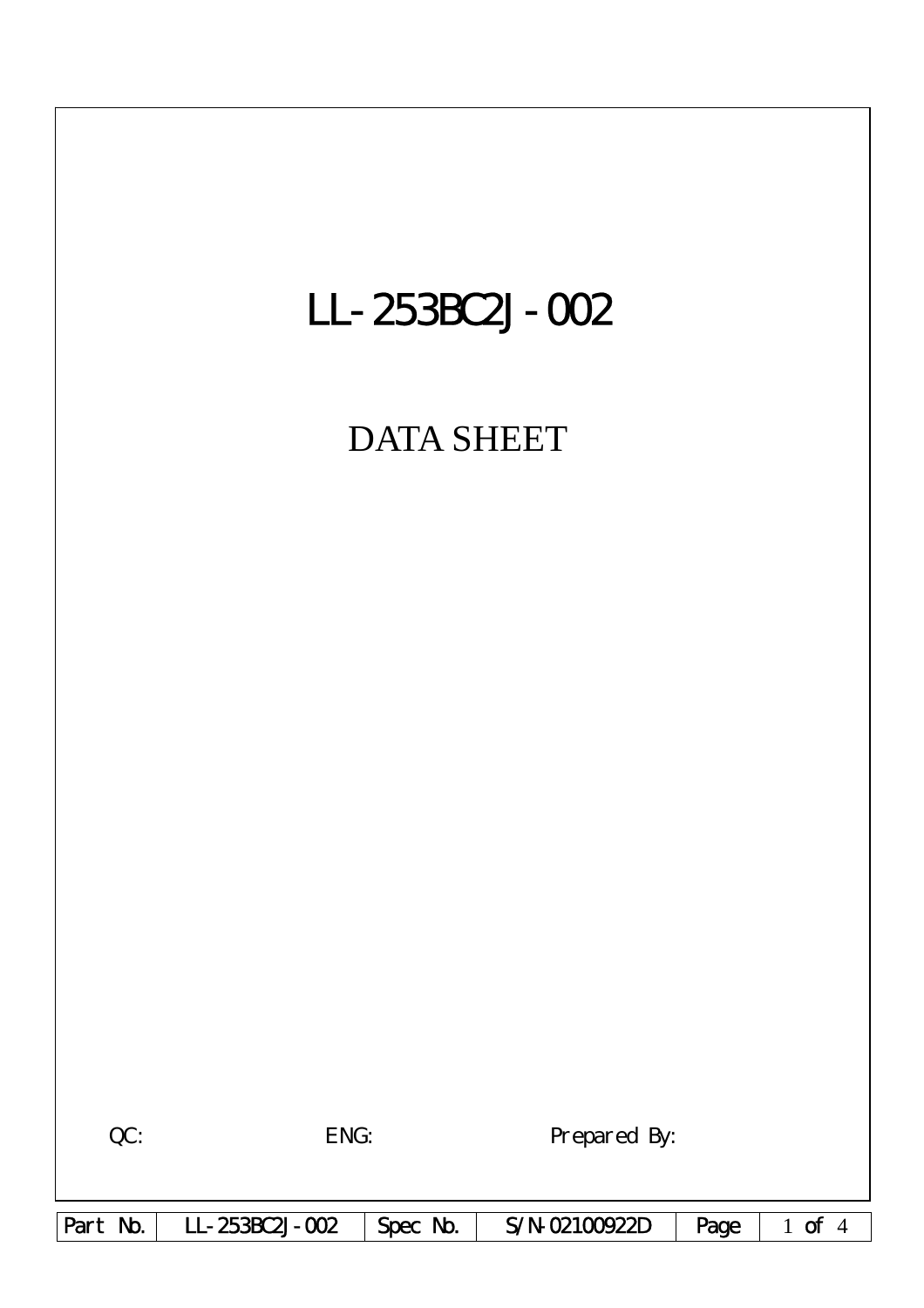## **Features:**

- ♦ 2x5mm rectangular package
- ♦ General purpose leads
- ♦ Reliable and rugged

# **Package Dimensions:**



| Part NO.                | Chip Material | Lens Color         | Source Color |  |
|-------------------------|---------------|--------------------|--------------|--|
| LL-253BC2J-002<br>InGaN |               | <b>Water Clear</b> | Blue         |  |

#### **Notes:**

- 1. All dimensions are in millimeters (inches).
- 2. Tolerance is ±0.25mm(.010") unless otherwise noted.
- 3. Protruded resin under flange is 1.0mm(.04") max.
- 4. Lead spacing is measured where the leads emerge from the package.
- **5.** Specifications are subject to change without notice.
- 6. Precautions for ESD:

STATIC SHIELD Electricity and surge damages the LED. It is recommended to use a wrist band or anti-electrostatic glove when handling the LED. All devices, equipment and machinery must be properly grounded.

7.This data-sheet only valid for six months.

|  | Part No.   LL-253BC2J-002   Spec No. <sup> </sup> |  | $S/N-$ 02100922D $\parallel$ Page $\parallel$ 2 of 4 |  |  |
|--|---------------------------------------------------|--|------------------------------------------------------|--|--|
|--|---------------------------------------------------|--|------------------------------------------------------|--|--|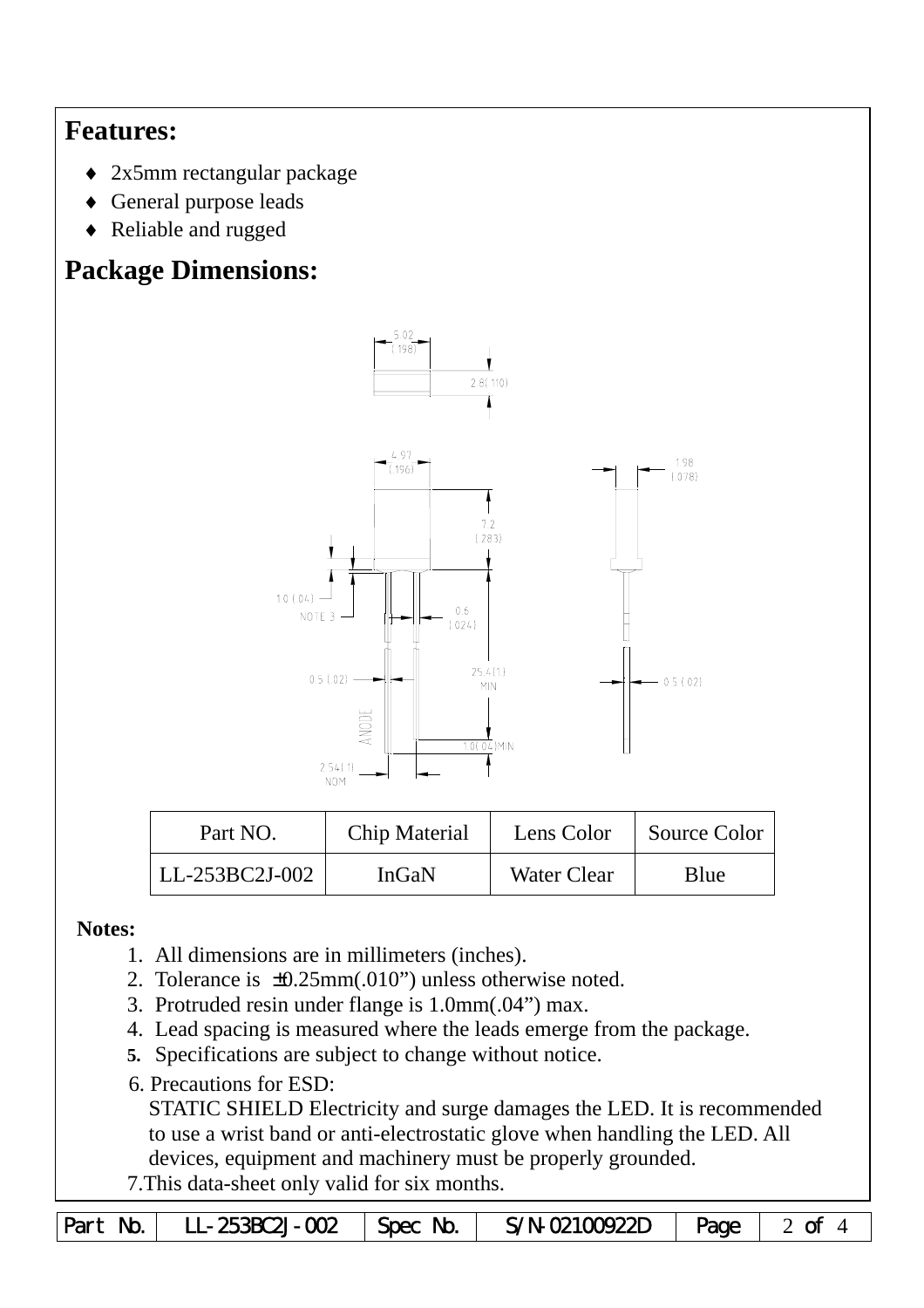| <b>Absolute Maximum Ratings at Ta=25</b> |  |
|------------------------------------------|--|
|                                          |  |

| Parameter                                                    | MAX.                  | Uni t |
|--------------------------------------------------------------|-----------------------|-------|
| Pover Dissipation                                            | 100                   | mW    |
| Peak Forward Current<br>(1/10 Duty Cycle, 0.1ms Pulse Width) | 100                   | mA    |
| Continuous Forward Current                                   | 30                    | mA    |
| Derating Linear From 50                                      | Q.4                   | mA/   |
| Reverse Vol tage                                             | 5                     | V     |
| to $+80$<br>Operating Temperature Range<br>- 40              |                       |       |
| $-40$ to $+80$<br>Storage Temperature Range                  |                       |       |
| Lead Sol dering Temperature<br>4nm(. 157") From Body         | for 5 Seconds<br>260. |       |

### **Electrical Optical Characteristics at Ta=25**℃

| Parameter                   | Symbol                    | Mn. | Typ. | Max. | Uni t  | Test Condition         |
|-----------------------------|---------------------------|-----|------|------|--------|------------------------|
| Luminous Intensity          | $\mathsf{L}_{\mathsf{v}}$ | 100 | 250  | 500  | mcd    | $l_f = 20$ mA (Note 1) |
| Vi ewing Angl e             | $\overline{2}$<br>1/2     | 90  | 100  | 110  | Deg    | (Note 2)               |
| Peak Emission Wavelength    | p                         | 455 | 460  | 465  | nm     | $I_f = 20$ mA          |
| Dominant Wavelength         | $\mathbf d$               | 460 | 465  | 470  | nm     | $l_f = 20$ mA (Note 3) |
| Line Half-Width<br>Spectral |                           | 20  | 25   | 30   | nm     | $I_f = 20$ mA          |
| Forward Voltage             | $V_f$                     | 2.8 | 3.5  | 4. O | $\vee$ | $I_f = 20$ mA          |
| Reverse Current             | $\mathsf{R}$              |     |      | 100  | μA     | $V_R = 5V$             |

#### Notes:

- 1.Luminous intensity is measured with a light sensor and filter combination that approximates the CIE eye-response curve.
- $2 1/2$  is the off-axis angle at which the luminous intensity is half the axial luminous i ntensity.
- 3.The dominant wavelength ( d) is derived from the CIE chromaticity diagram and represents the single wavelength which defines the color of the device.

Part No. | LL-253BC2J-002 | Spec No. | S/N-02100922D | Page | 3 of 4